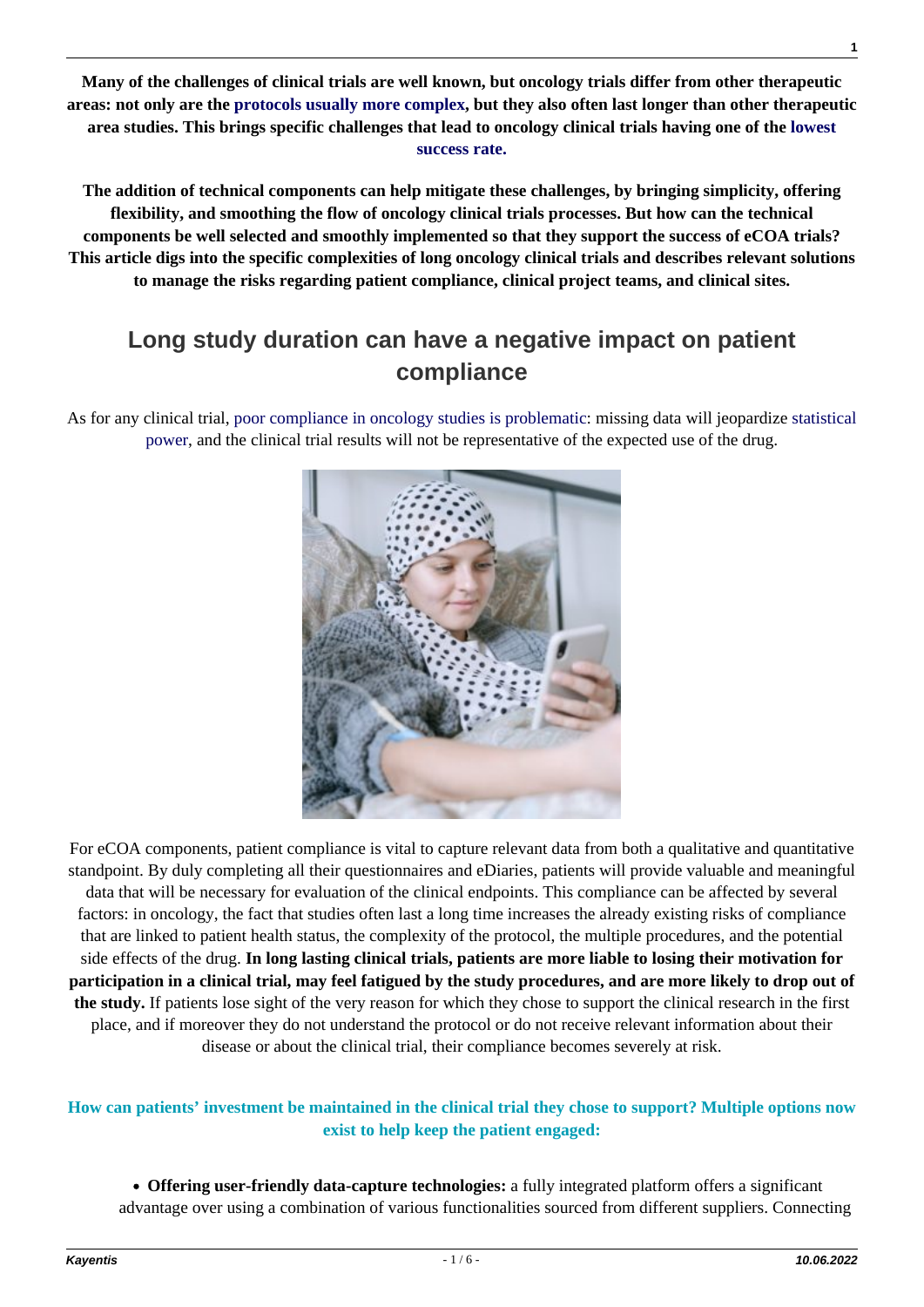to multiple data collection solutions and services using a single sign-on avoids using multiple credentials. Furthermore, accessing [a range of services](https://kayentis.com/decentralized-clinical-trialsusing-a-single-platform-for-an-enhanced-patient-experience/), such as ePRO completion, eDiary daily completion, or running a televisit, will help to reduce the mental load by having to remember only one password and always using the same app. Also, creating eDiary and ePRO alerts to remind patients of their duties is beneficial for patient compliance and reduces missing datapoints.

- **Pushing information to study patients**: keeping patients engaged goes hand-in-hand with keeping them interested: sharing information on the clinical study, on the disease, or even on general clinical trial principles will probably be a strength in long-term oncology studies. [Using simple media players](https://kayentis.com/kayentis-media-player-for-informed-and-engaged-patients-in-clinical-trials/) on the same device can help to share information in multiple formats and in the patients' own language, and can help to keep patients aware of what is going on in their therapeutic area or of any changes in the study protocol. Moreover, sharing simple and clear documentation that reminds patients of the key role they play within clinical research and the value of the data they provide can help to motivate those who may otherwise be tired or frustrated.
	- **Asking for feedback**: another option to keep patients engaged is to ask for their feedback on their clinical trial experience. Asking patients to provide data in only one way can be frustrating and asking for feedback on how patients perceive the study start-up, the consent process, the procedures, and how they evaluate the burden or the consequences of the clinical trial in their daily life, is a fair and valuable approach. By completing a participant feedback questionnaire embedded in the same app, patients can bring their voice to the clinical trials process and to their health management journey. On top of being ethical and empathetic, this step can only have a positive impact on patient compliance.

## **Long-term studies can be cumbersome for clinical project teams**

**When clinical studies last a long time, the disparity in which clinical sites progress through the trial becomes more apparent**: some sites progress quickly and will exhaust their pool of patients rapidly, running out of new patients to enrol and switching to study closure in a few years, while other site may keep enrolling for much longer and will stay open after other sites have closed. These disparities in site status can lead to potential difficulties for clinical project managers in collecting and managing the right patient's data at the right time.

Moreover, when a site no longer has patients (because all the visits are over), but the trial is continuing for several other sites, the eCOA provider's study data managers and programmers must perform all the relevant data management and data closing activities for the relevant site only; for this to happen, they must be precisely aware of the status of all sites and patients. This is not always the case, since project management teams at eCOA service providers are very dependent on the speed at which information on the status of patients and sites is shared with them. These teams need to obtain information from sites very quickly, which can be particularly difficult when sites are out of patients.

- Working with **experienced and proactive project management teams** is necessary. Experienced team members, encompassing solid project management skills and thorough data management capabilities, can set up a partial database lock and partial archiving when a site completes its part in a study. This way, unexpected data collection will be avoided, and all the data collected from that site will be safely parked into an interim locked database.
	- This will also allow study teams to **save time at the end of the study**: the final closure of the study will be faster thanks to several sites having been locked regularly with fewer sites' data needing to be cleaned for final database lock at the study end. This procedure, although not burdenless for the data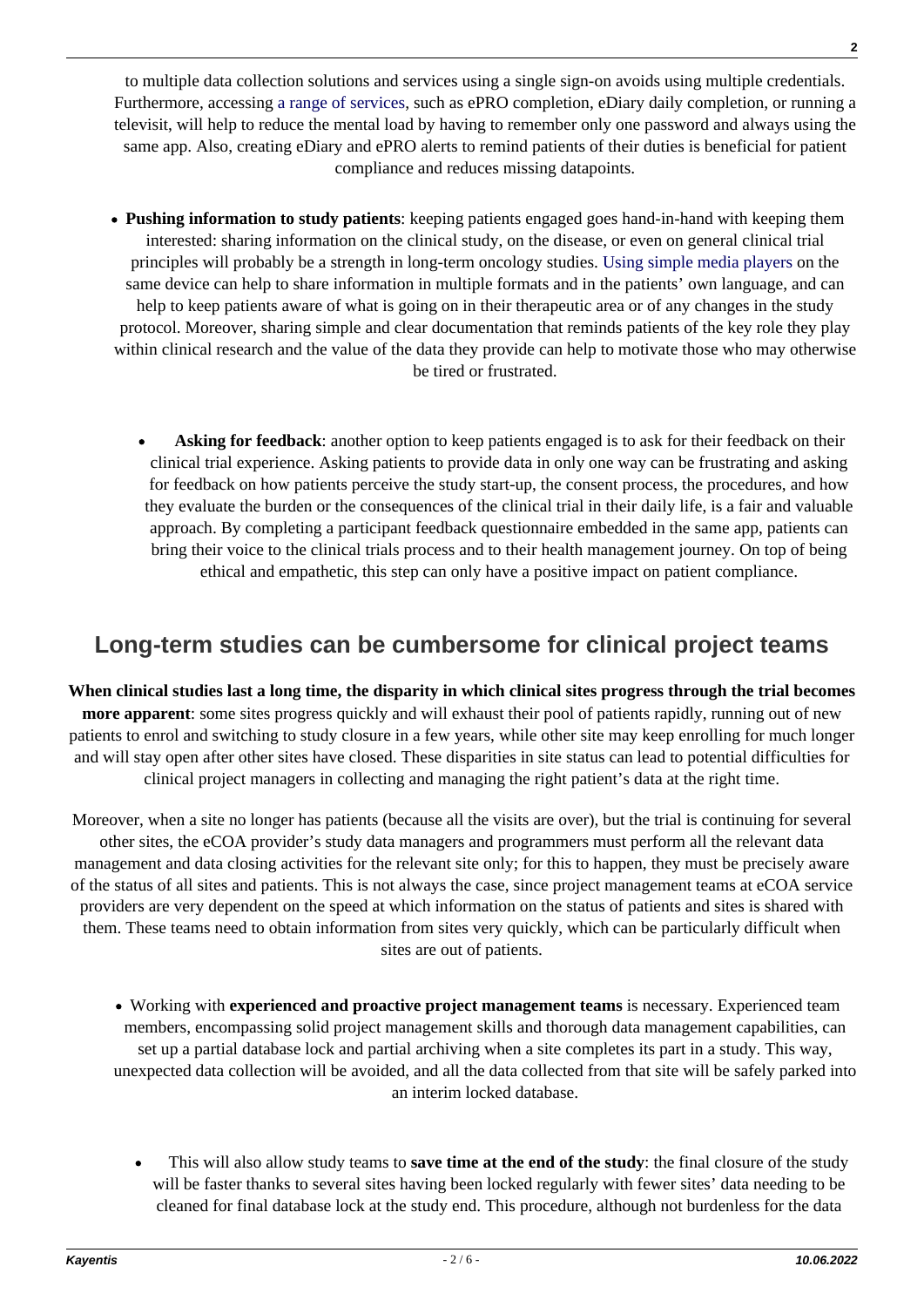management teams, is a solution to the fragmented progression of clinical sites through the study.



# **Long-term studies can be challenging for clinical sites**

A significant challenge here lies in the fact that sites often carry out several studies at the same time with multiple eCOA providers, and so need to use multiple technologies and devices, and must store many credentials. If the digital solution is not easy to use, it can become a hindrance rather than a help. This situation is common in clinical trials that have become increasingly digitalized. Another challenge sits in the fact that in **long-term studies, site staff are subject to higher turnover, generating more handover and adjustment periods**, which ultimately leads to time loss and frustration.

For clinical trial that last a long time, it can be challenging for site staff to remain up to date with continually and quickly evolving technologies.



## **Helping clinical sites by providing relevant support is essential:**

- **Propose a simple and user-friendly digital solution:** The objective here is to think not only in a patientcentric manner but to also consider site-centric solutions: having a well-designed solution will help sites if the technology is intuitive and easy to use. As for patients, using an eCOA platform with a single sign-on will allow site staff to use only one credential and have access to multiple features such as activating a WebCOA back-up solution, starting a [televisit](https://kayentis.com/televisits-in-clinical-trials-why-integrate-a-telemedecine-feature-in-your-ecoa-trials/) with a patient, or reviewing clinical data in the Web portal.
- **Plan for multiple training sessions:** Even with simple solutions, time is needed to get to know the devices and understand the technical solution. By providing both start-up and refresher training throughout the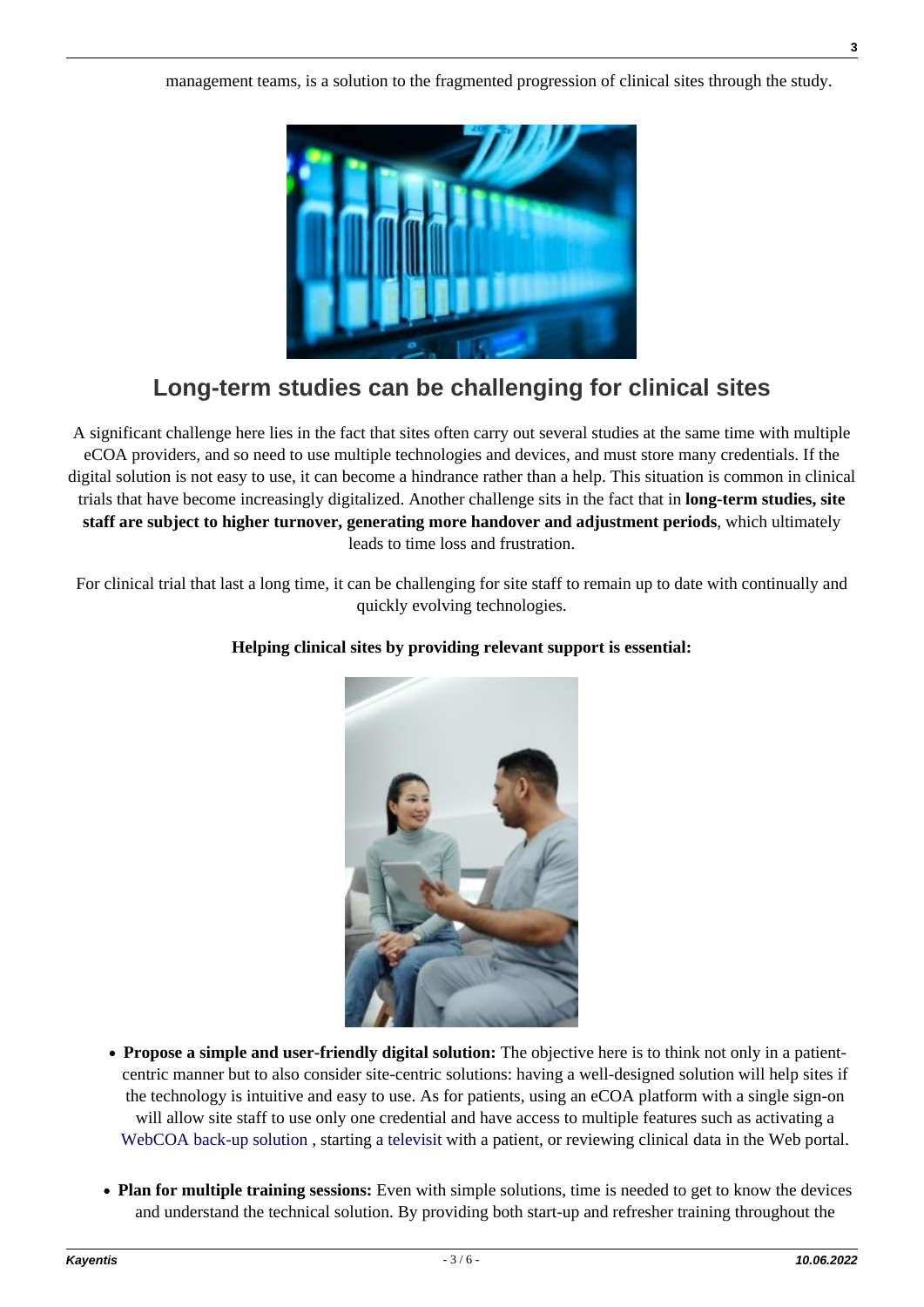study, site teams will be able stay up to date with the technical solution without having to worry about remembering everything. These sessions on the device and the platform can take place during the Investigator Meeting (IM), during Site Initiation Visits (SIVs), and via self-training using the material made available in the app, and are crucial for site staff to become confident in using the solutions in an autonomous way. This will also allow time to be saved by reducing the helpdesk queries.

**Secure 24/7 helpdesk support:** Site staff may still face a situation they cannot solve by themselves, and so a helpdesk is always necessary. Making sure that the helpdesk has 24/7 capabilities is necessary and expanding the way the helpdesk can be contacted will support site staff who may have a range of preferences and usage habits. Offering helpdesk contact via email, telephone, or even via a chat is likely to be appreciated by the site team.

**A characteristic of oncology studies is their long duration. This specific characteristic affects the clinical trial in multiple ways: patient compliance may decrease, clinical project teams will face difficulties with staggered patient data collection, and site staff turnover will have an impact on keeping up to date with quickly evolving technologies. Creating a digital solution designed for users, and keeping simplicity in mind combined with smart reminders and helpful information will help to increase patient compliance. Adaptable and experienced teams will respond effectively to study challenges by anticipating relevant solutions. Finally, the capability to provide training at multiple times during the study combined with supportive helpdesk solutions will allow sites to remain comfortable with the tools that they are required to use**.

**At these times of change in the clinical trials paradigm, implementing actions such as these will probably be required to run oncology clinical trials successfully.**

### [Discover our Oncology Case Study](https://kayentis.com/oncology-case-study/)



### **Learn more:**

## **[Mitigating the risks of long-term oncology eCOA clinical trials](https://kayentis.com/mitigating-the-risks-of-long-term-oncology-ecoa-clinical-trials/)** 31 May 2022

Many of the challenges of clinical trials are well known, but oncology trials differ from

[Read More »](https://kayentis.com/mitigating-the-risks-of-long-term-oncology-ecoa-clinical-trials/)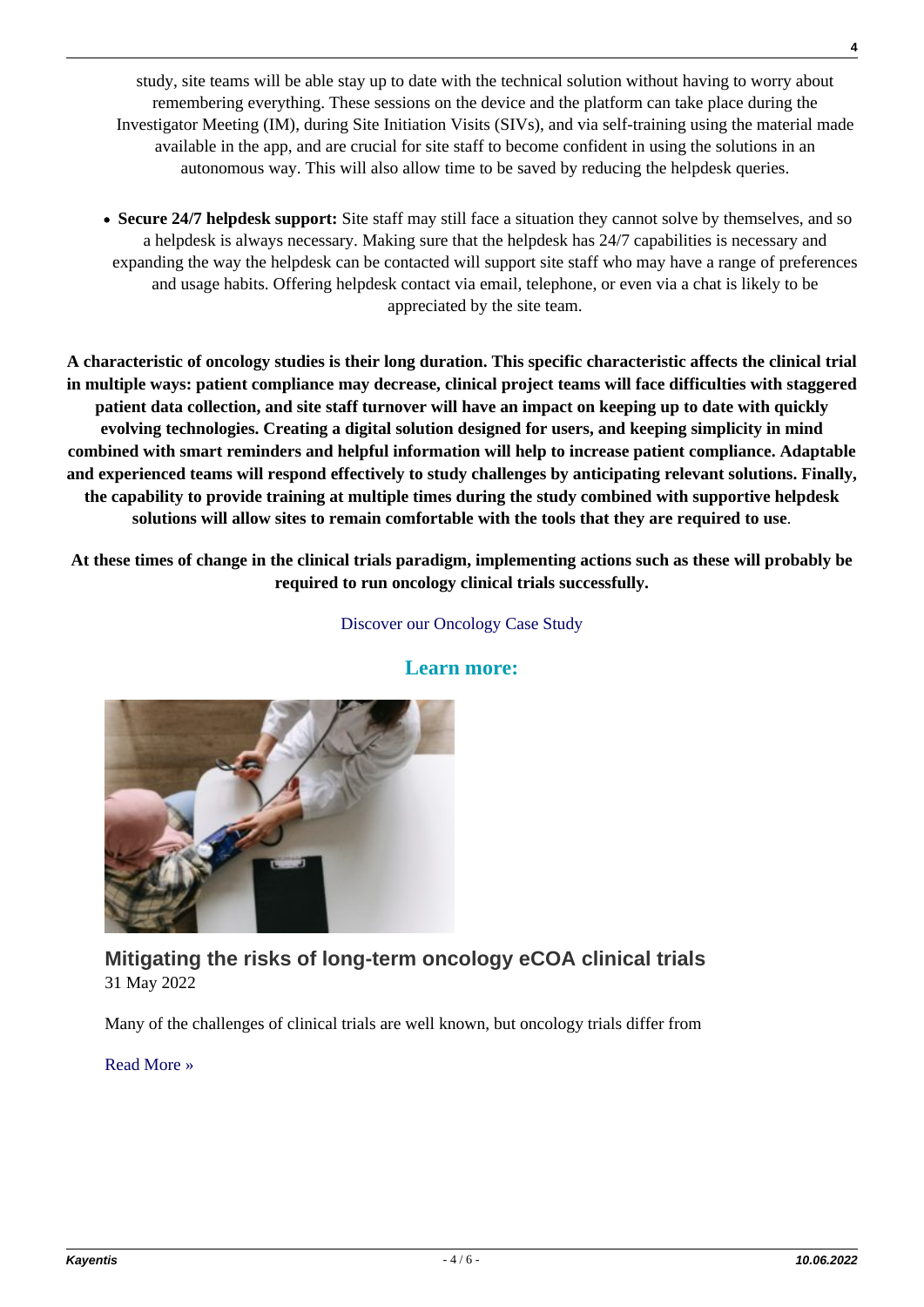

## **[Kayentis Media Player, for informed and engaged patients in clinical](https://kayentis.com/kayentis-media-player-for-informed-and-engaged-patients-in-clinical-trials/) [trials](https://kayentis.com/kayentis-media-player-for-informed-and-engaged-patients-in-clinical-trials/)**

31 May 2022

Patients taking part in clinical trials need clear and simple information – this is what

### [Read More »](https://kayentis.com/kayentis-media-player-for-informed-and-engaged-patients-in-clinical-trials/)



## **[Clin'form App: The BYOD solution for all your clinical studies](https://kayentis.com/clinform-app-the-byod-solution-for-all-your-clinical-studies/)**

12 May 2022

Clin'form App is the Kayentis BYOD solution, available for patients and caregivers to facilitate decentralized

### [Read More »](https://kayentis.com/clinform-app-the-byod-solution-for-all-your-clinical-studies/)



**[Register for the "DCT is not the goal, just the means" webinar – June 16](https://kayentis.com/register-for-the-dct-is-not-the-goal-just-the-means-webinar-june-16/)** 12 May 2022